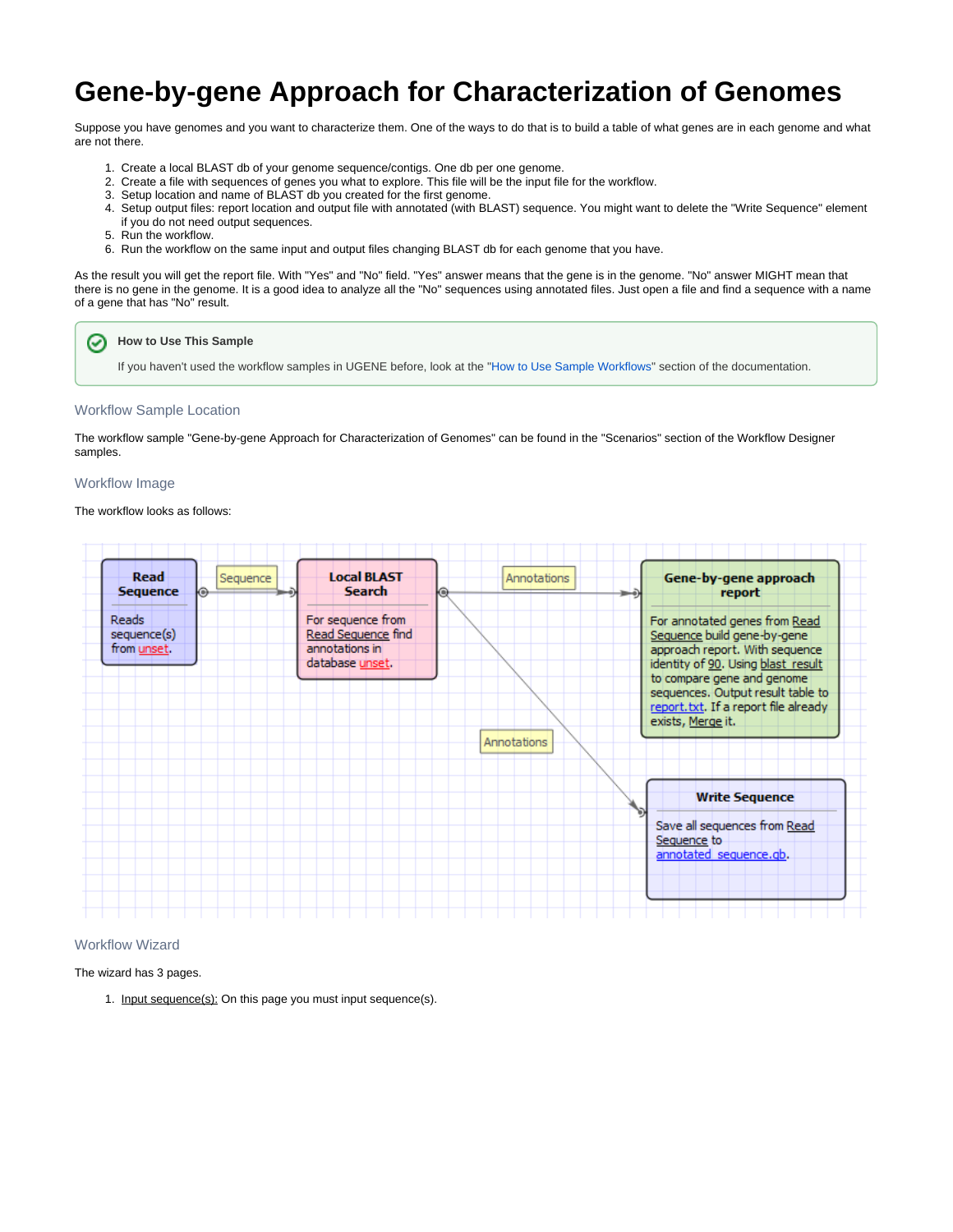| U Gene-by-gene approach for characterization of genomes Wizard |                                                              |      |
|----------------------------------------------------------------|--------------------------------------------------------------|------|
|                                                                | Input sequence(s)<br>Dataset <sup>[7]</sup><br>↑↓ ※<br>B & C |      |
|                                                                |                                                              |      |
|                                                                |                                                              |      |
| <b>U</b> GENE<br>Defaults                                      | Next ><br>Cancel                                             | Help |

2. BLAST search: On this page you can modify BLAST search parameters.

| $\mathcal{D}$<br>$\mathbf{x}$<br>U Gene-by-gene approach for characterization of genomes Wizard |                               |                                    |  |  |  |
|-------------------------------------------------------------------------------------------------|-------------------------------|------------------------------------|--|--|--|
|                                                                                                 | <b>BLAST</b> search           |                                    |  |  |  |
|                                                                                                 | Local BLAST search parameters |                                    |  |  |  |
|                                                                                                 | Search type                   | blastn                             |  |  |  |
|                                                                                                 | Database Path                 | Required<br>$\ldots$               |  |  |  |
|                                                                                                 | Database Name                 | Required                           |  |  |  |
|                                                                                                 | <b>Expected value</b>         | $\div$<br>10.000000                |  |  |  |
|                                                                                                 | Annotate as                   | blast_result                       |  |  |  |
|                                                                                                 | Gapped alignment              | <b>use</b><br>▼                    |  |  |  |
|                                                                                                 | <b>Tool Path</b>              | default<br>m.                      |  |  |  |
|                                                                                                 | <b>BLAST</b> output           | $\ldots$                           |  |  |  |
|                                                                                                 | <b>BLAST</b> output type      | XML (-m 7)<br>۰                    |  |  |  |
|                                                                                                 | Additional                    |                                    |  |  |  |
|                                                                                                 | Show additional parameters    | $^{[+]}$                           |  |  |  |
|                                                                                                 |                               |                                    |  |  |  |
|                                                                                                 |                               |                                    |  |  |  |
|                                                                                                 |                               |                                    |  |  |  |
| <b>U</b> GENE                                                                                   |                               |                                    |  |  |  |
|                                                                                                 |                               |                                    |  |  |  |
| <b>Defaults</b>                                                                                 |                               | $<$ Back<br>Cancel<br>Help<br>Next |  |  |  |

# The following parameters are available:

| Search type      | Select type of BLAST searches.                                                                                  |
|------------------|-----------------------------------------------------------------------------------------------------------------|
| Database Path    | Path with database files                                                                                        |
| Database Name    | Base name for BLAST DB files.                                                                                   |
| Expected value   | This setting specifies the statistical significance threshold for reporting matches against database sequences. |
| Annotate as      | Name for annotations.                                                                                           |
| Gapped alignment | Perform gapped alignment.                                                                                       |